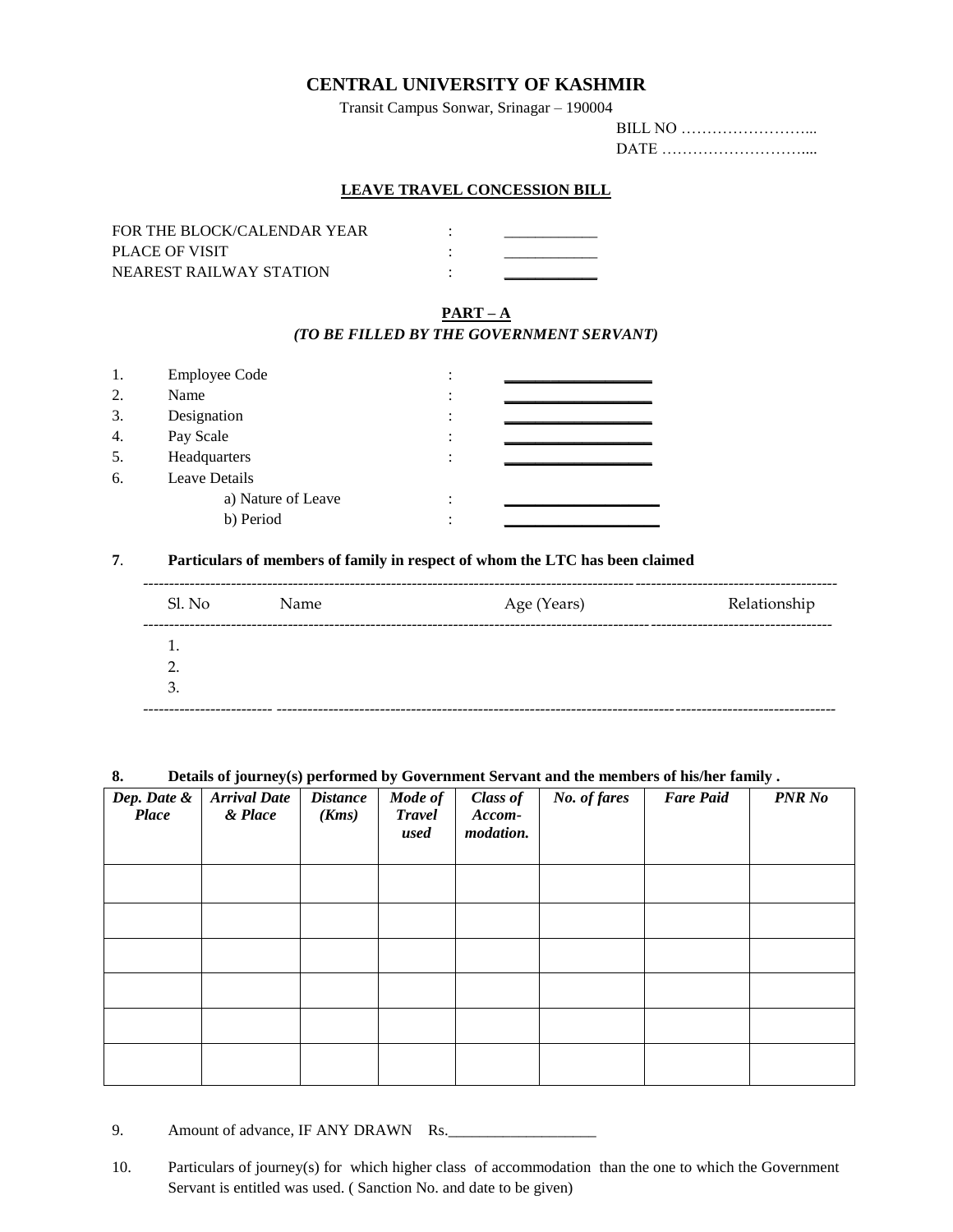| <b>From</b> | Date & Place<br>To | Mode of<br>Conveyance | <b>Class to</b><br>which<br><b>Entitled</b> | Class by<br>which<br><b>Traveled</b> | No of fares | <b>Fare Paid</b> | <b>Tickets</b><br>(Nos) |
|-------------|--------------------|-----------------------|---------------------------------------------|--------------------------------------|-------------|------------------|-------------------------|
|             |                    |                       |                                             |                                      |             |                  |                         |
|             |                    |                       |                                             |                                      |             |                  |                         |
|             |                    |                       |                                             |                                      |             |                  |                         |
|             |                    |                       |                                             |                                      |             |                  |                         |
|             |                    |                       |                                             |                                      |             |                  |                         |
|             |                    |                       |                                             |                                      |             |                  |                         |

#### 11. Particulars of Journey(s) performed by the road between places connected by rail:

| Date & Names of places |  | Class to which entitled | <b>Fare Paid</b> | Tickets (Nos) |
|------------------------|--|-------------------------|------------------|---------------|
| <b>From</b>            |  |                         |                  |               |
|                        |  |                         |                  |               |

#### *Certified that : -*

- *1. The information are given above is true to the best of my knowledge and belief*
- 2. That my husband /wife is not employed in Government service/that my husband /wife is employed in Government *Service and the concession had not been availed of by him/her separately for himself/herself or for any of the family members for the concerned block year\_\_\_\_\_\_\_\_\_ .*
- *3. That my husband /wife for whom LTC is claimed by me is employed in xxxx(Name of the public sector undertaking/Corporation/Autonomous Body, etc.,), which provides leave travel concession facilities but he/she has not preferred and will not prefer any claim in this behalf to his/her employer; and*
- *4. That my wife /husband for whom LTC is claimed by me is not employed in any Public Sector Undertaking / Corporation /Autonomous body financed wholly or partly by the central government or Local body, which provides LTC facilities to its employees and their families.*
- *5. That my father/mother/sister/brother is /are fully dependent on me and their income is less than Rs. 3,500 /- per month and he/she/they is/are residing with me.*

#### Dated : **Signature of Government Servant**

Name: Designation**:**  Section: Finance & Accounts